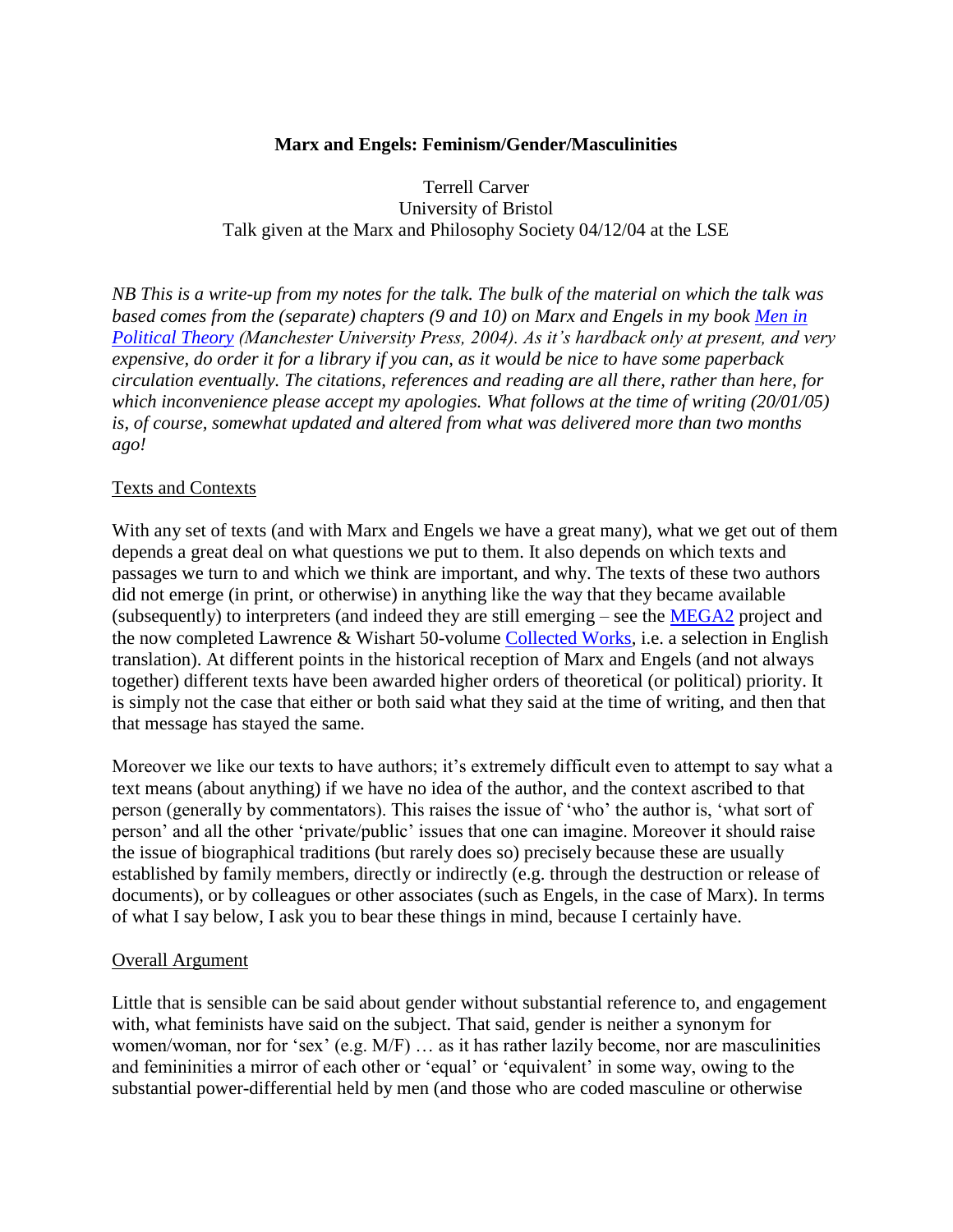masculine-identified). In my view gender should be used to evoke power issues as these are mapped onto bodies, and indeed these 'sexed' bodies are in this way further imbued with the 'heterosexual matrix', as Judith Butler has argued. Thus sex, gender and sexuality, while interrelated, are also distinguishable analytical categories, and indeed any sensible analysis must include reference to all three (in their distinctness).

Masculinities work differently from femininities in two ways (directly related to men's power differential): (a) 'man' is the (supposedly) abstract or generic 'human subject' (what, drawing on Carole Pateman, I call an 'apparently de-gendered but in fact covertly gendered' representation), and (b) men also present themselves in highly selective (and politically sanitized ways) in what I call 'overtly gendered' roles, as 'good' fathers/son/brothers/husbands etc. These two discourses are (usually unselfconsciously) deployed throughout political texts to men's advantage, and most texts 'flicker' between the two to help accomplish this (obviously other phenomena to do with behaviour rather than 'mere' discourse have a great deal to do with this power-differential as well). Marx and Engels (whom I take to be separate individuals, though lifelong friends and sometime collaborators) are no exception.

The broad outline of my argument about Marx and Engels (taken separately) is that on the whole Marx is just slightly better in terms of what he says (or implies, or doesn't say) about sex, gender and sexuality than he is generally given credit for (though nothing will make him into even a proto-feminist); and Engels is substantially worse on these points, despite the praise as a protofeminist that he has lately enjoyed. These are arguments of qualification, not stark claims. Many feminists have drawn considerable inspiration from Engels and so they should; Marx has not been very carefully examined on some quite interesting issues to do with sex, gender and sexuality, and I think there might be something (however small) gained by doing this.

Overall Marx is a bit better on these 'gender' issues than his critics have suggested, because he is rather suspicious of naturalizing narratives (though not wholly innocent of them, as I mention below). While this might make his work a bit feminist-friendly (albeit mostly to post-structuralist feminists), he does not centre 'woman' or women politically, when in terms of contemporary politics this was actually possible in various ways. Neither his well documented and independently attested close marriage and family life, nor the supposed 'facts' about his 'illegitimate son'/'affair with the housemaid' (documentation about which is far more questionable than scholarly commentary has let on), seem to have contributed a 'gender perspective' to his work at the time to any noticeable extent. Thus we are left with (deliberate?) silence and (rather masculine) hesitations in the whole area. Given Marx's extraordinarily relentless and virtually lifelong concern with a conceptual critique of the 'economic categories', it is perhaps slightly odd, or at lest regrettable, that he did not devote more thought to the 'sexual categories' in and through which humans live a considerable part (at the very least) of their social life.

Engels is a bit worse than his current reputation because he is much more prone to naturalizing narratives, as can be found at length in *The Origin of the Family, Private Property and the State* (1884). While in that work he appears to centre 'woman', I suggest that this is a bit of an illusion and a rather deceptive displacement: in his text the action in historical change is driven by men, though they – as opposed to women – are not made to appear as 'gendered'. Besides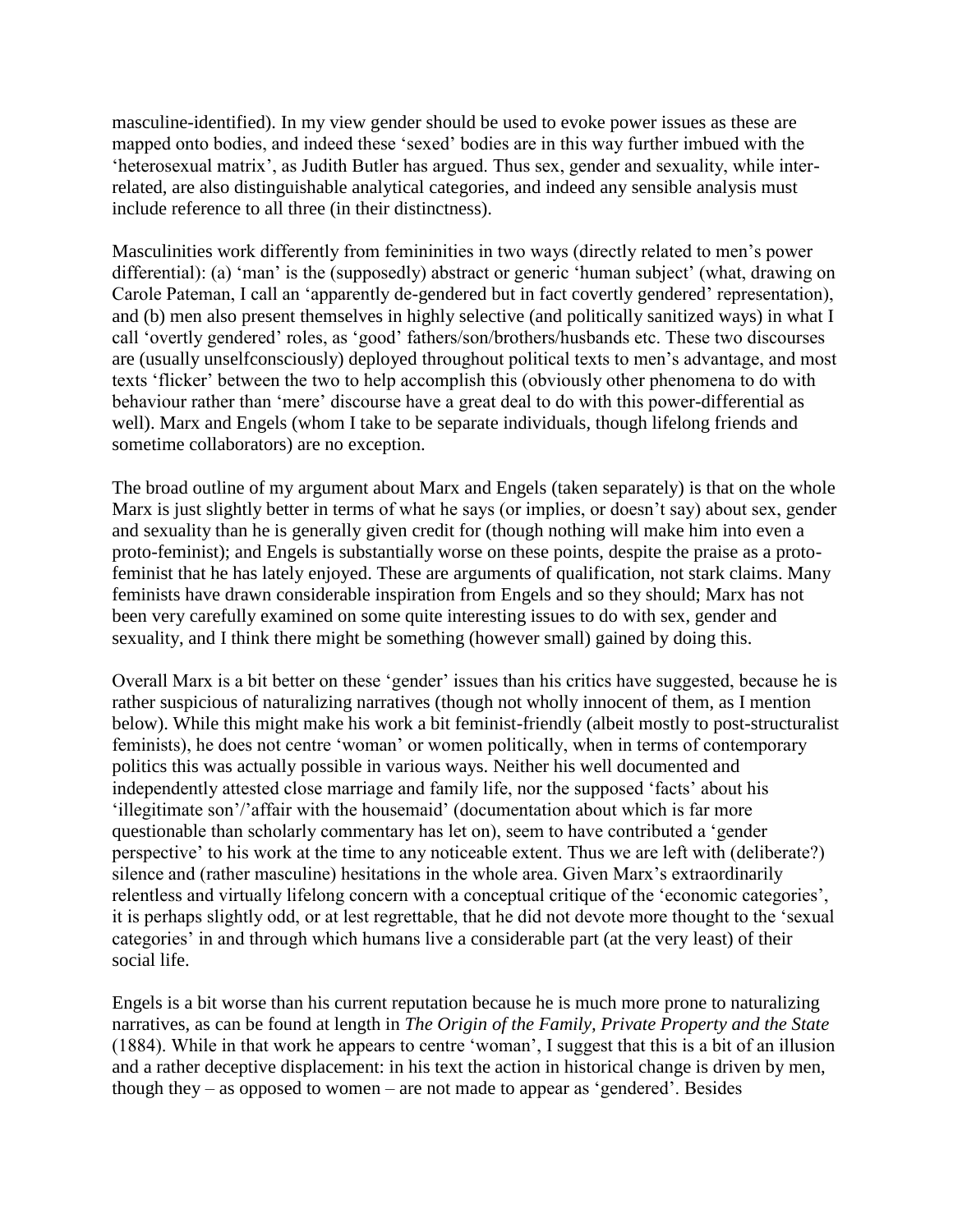stereotypical and anachronistic speculations about gender roles, his discussion of pre-history is also driven by a simplistic importation into Marxian theory of Darwinian reproductive imperatives and sexual selection, thus naturalizing men, women and gendered powerdifferentials in social reproduction. In discussing later history, power-differentials between men and women are displaced by Engels onto bourgeois exploitation, and proletarian domestic/sexual relationships are blatantly romanticized. His own (successive) domestic/sexual relationships with the Burns sisters (Mary and Lizzy) are rather more ambiguous than many commentators have allowed: were these 'affairs' daring cross-class liaisons that flouted the 'bourgeois' conventions of social class? or were they a stereotypically exploitative male mill-owner and female proletarian in a discreet 'suburban household'? Both views were current at the time.

#### Marx

Leaving aside the (irresolvable) difficulties connected with authorship and content associated with the (manuscript) *German Ideology*, I'll take it for these purposes that Marx can be associated with the texts and thoughts as we have them. There is thus an association between Marx and a fairly extended naturalizing narrative about pre-history and the (presumed) 'basics' of species life in biological terms. In this text Marx (again, leaving Engels aside for the moment) mentions women, but in a naturalizing and depoliticizing (and stereotypical) way when reproduction of the species arises as a topic of interest (or at least one that has to be noted … and then dropped). The first division of labour is said to be, or to be in, the 'sexual act' … but what exactly does this mean? How does one project outwards from this 'act' to other social relationships? He does not seem to mention men as (gendered) men until rather extraordinarily he talks of a 'slavery inherent in the family', as opposed to the 'new relations between the sexes' in communist society to come. This intriguing suggestion is never really developed, except perhaps when working-class men are said (in *Capital*, vol. 1) to be forced to sell their wives and children in order to generate a family wage. There are some statements in Marx of natural differences between the sexes, but no study of what this might be (and how any exceptions could be accounted for). Women are thus assigned to a rather underspecified realm of naturalization, and men to a rather more open realm of possibility, subject of course to the direct circumstances of social class (one way or the other, exploiter or exploited). Some of Marx's comments in *Capital*, vol. 1, for instance, seem to betray a Victorian and patronizing view of women as physically weak, in the same category as children, and having a sexuality that needs special care and constraint, especially in the workplace. However, read against the knowledge that most feminisms of his day were actually of the 'difference' variety, and indeed emphasized female moral purity (as opposed to male drunkenness and violence) and campaigned against the need for women to work outside the home (to the presumed neglect of children), Marx's comments look rather better than they do when read against predominating liberal feminisms of today. Of course, he didn't associate himself with any feminisms, but perhaps it can be said that he was at least attentive to the possibilities of sexual exploitation and gendered violence, and not particularly prone to romanticize proletarians in that area.

Careful and contextual reading of Marx on women reveals that he did not wholly ignore what are now seen to be feminist issues, albeit he sought no overt engagement with feminists at the time. His association with naturalizing (and biologizing) narratives is minimal and ambiguous, albeit in interesting ways that open up avenues of speculation (probably inadvertently). Overall his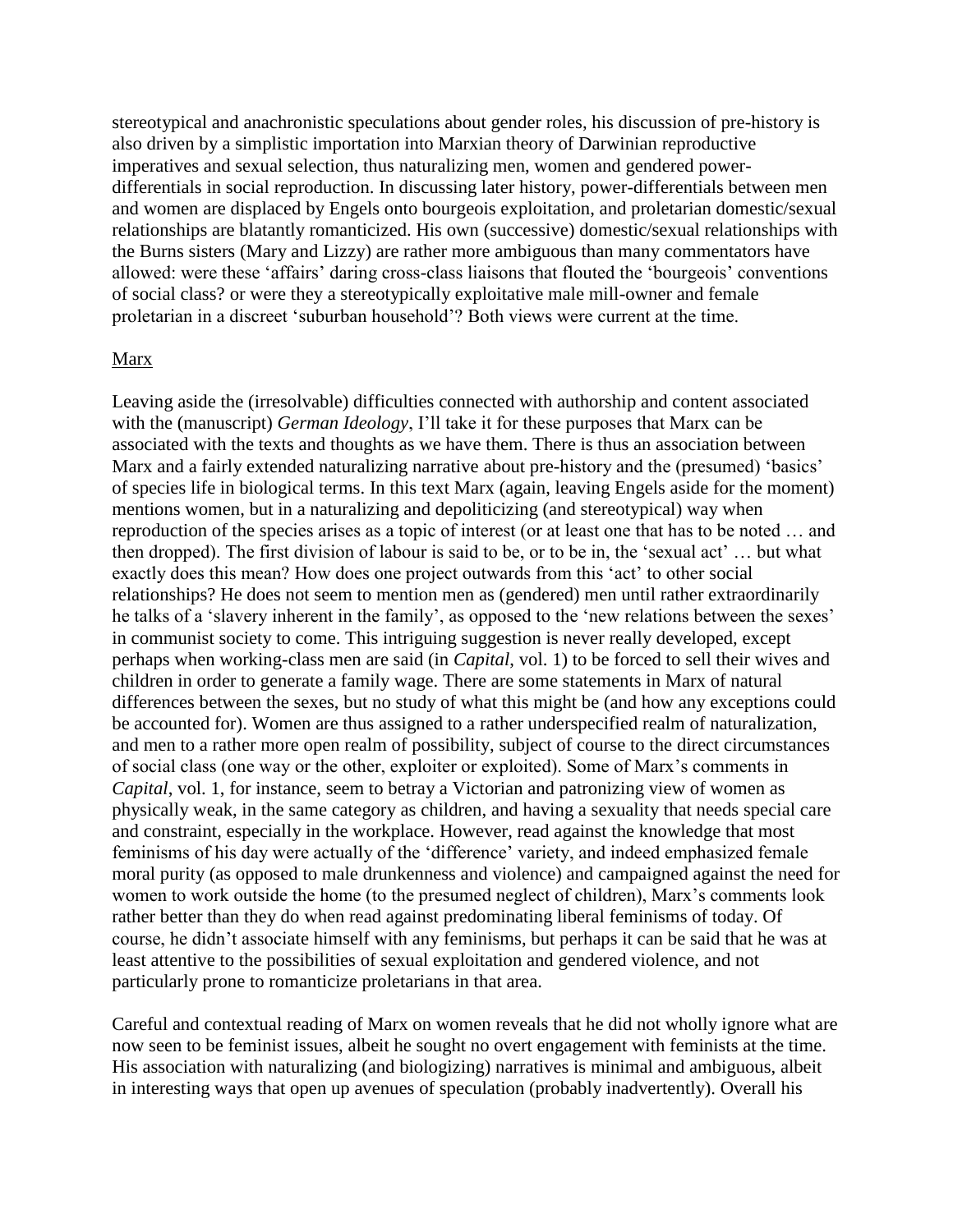discursive (but implied) strategies are rather evasive on sex and gender, associating women with reproduction (and men with generic humanness), though this is characteristic of masculine discourse in general, and requires (still more) feminist critique. This is to say that there is a lot omitted in Marx's work (though, as I have indicated, there is by no means a total blank). Whether a more thorough consideration of 'men' and 'women' as biological beings engaged in social production from pre-history to the present, i.e. from bare subsistence reproduction to surplus production in a capitalist money economy, was 'left' by Marx himself to Engels is a question to which we have no very specific hints on an answer, other than the answer that Engels himself produced (which was 'yes').

#### Engels

My view of *The Origin of the Family, Private Property and the State* is that Engels adds 'woman' or women to Marxism … and stirs as little as possible. While announcing that they are the first oppressed class, he actually does very little with them (in his theoretical account) after that, since a close reading of the text shows that it's men who make history. Indeed in Engels's work they do it in an overtly gendered (as well as apparently de-gendered way, i.e. in their guise as 'generic human [productive] subject'). This is because Engels assigns to men and women a version of the Darwinian reproductive imperative which he interprets in a highly masculinized way, i.e. men select multiple female partners, whereas women want to settle down monogamously with children. (Engels's naturalizing ascription of a desire for assured paternity to men, who seem developmentally to operationalize this at a certain, if unspecified, point in history, is frankly risible; the flip side of this, of course, is that Engels suggests that men have no domestic responsibilities by nature, meaning child-rearing.) The introduction of the Darwinian reproductive imperative and exogamous sexual selection actually creates a dual-systems Marxism (the 'production and reproduction of life') in Engels's text; given the obvious amendment to the 1859 Preface (from which Engels derived the 'materialist interpretation of history' as the canonical foundation of Marxism), it is perhaps surprising that commentators have not picked him up on this (whatever the 'second' system). Possibly one reason (besides the masculinized lack of interest in gender or in women as historically and politically significant) is that Engels himself did not advertise this nor really build on it. The net result of the text, on my reading, is that it reinscribes conventional masculinity, as Engels understood it, not just in terms of his (rather convenient) sexual stereotyping, but also because his overall discursive strategy is masculinist: women are made problematic in gender terms, by linking them existentially to pregnancy, and pregnancy to childcare in 'the family', whereas men are problematic not as gendered beings (or not very problematic, and then only from the point of view of women, which he clearly does not take particularly seriously even in his own stereotypical conception). Rather Engels sees men as active producers of both material things (outside the home) and social class (in the realm of 'real' politics), where historically he locates 'the action'. While he nods to a lost world of matriarchy, female power and home-centered production, it actually plays no active role in his version of historical development – it's there as nature (woman/family) when history (men/social class) overthrow it. In sum Engels secures a very conventional gender 'order' (i.e. power-differential) while appearing to do the opposite.

For detailed arguments, citations and references, see: